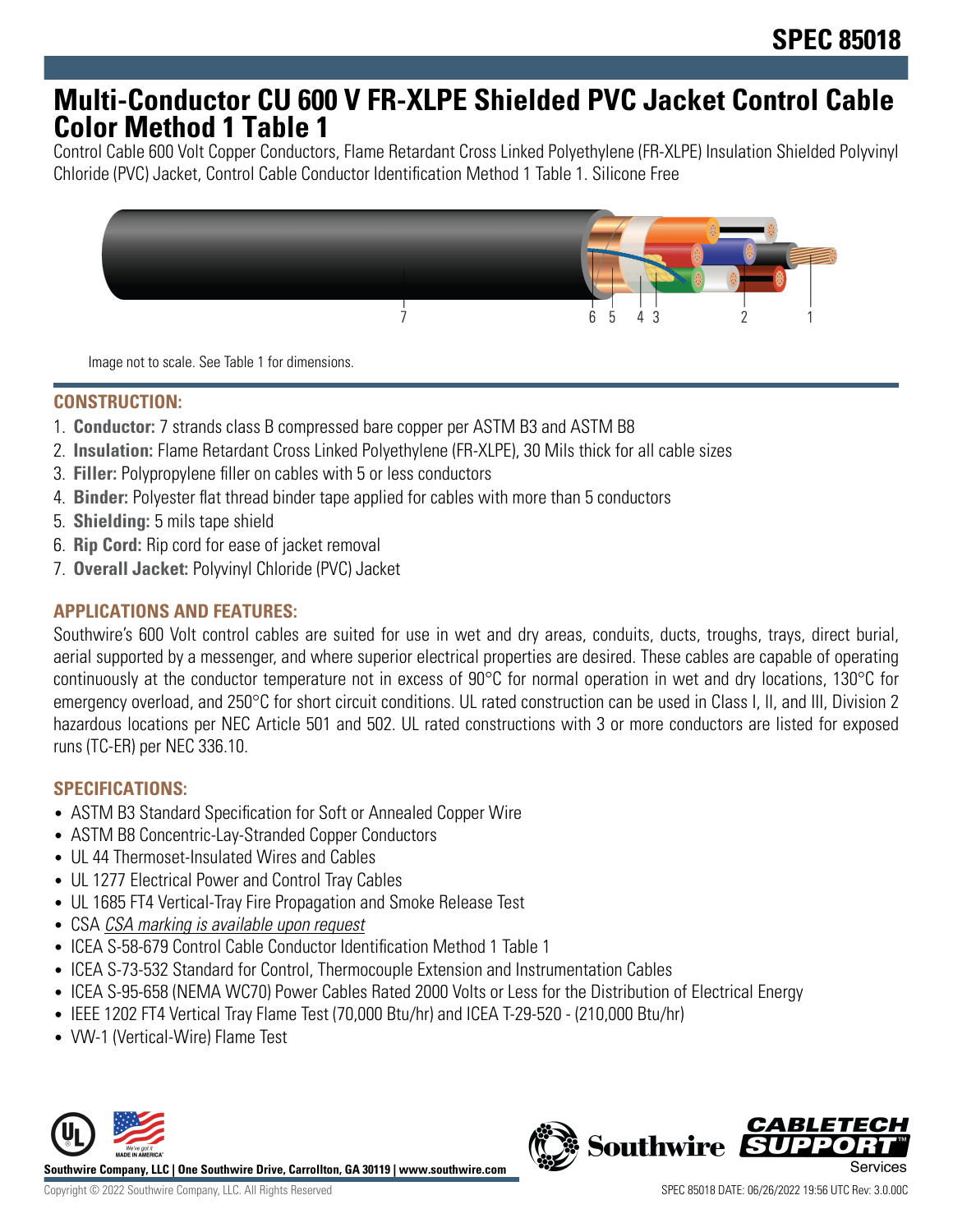#### **SAMPLE PRINT LEGEND:**

#### UL Listed

SOUTHWIRE E75755 {UL} XX AWG X/C FR-XLPE CDRS 90C PVC JKT TYPE TC-ER SHIELDED 600V SUN. RES. DIRECT BURIAL YEAR {SEQUENTIAL FOOTAGE MARKS} SEQ FEET

#### Non UL Listed

SOUTHWIRE XX AWG X/C FR-XLPE CDRS SHIELDED 90C PVC JACKET SUNLIGHT RESISTANT 600V {YYYY} {SEQUENTIAL FOOTAGE MARKS} SEQ FEET





Copyright © 2022 Southwire Company, LLC. All Rights Reserved SPEC 85018 DATE: 06/26/2022 19:56 UTC Rev: 3.0.00C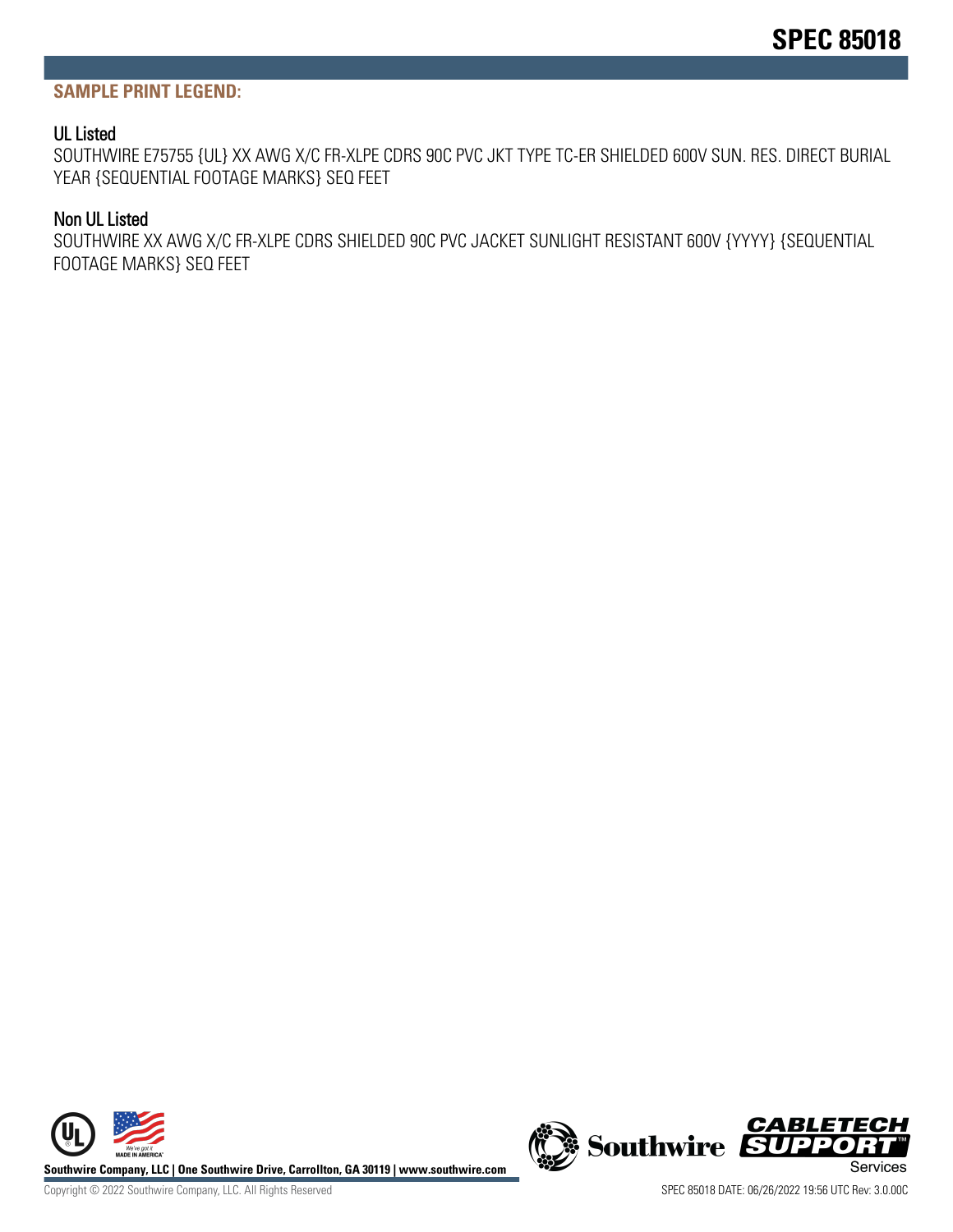## **Table 1 – Physical and Electrical Data**

|                                                                                                    |     | Stock Cond. Cond.<br>Number Size Number | <b>Diameter</b><br>Over<br>Cond. | Insul.<br>Thickness Thickness | Jacket | <b>OD</b> | Approx. Approx.<br>Weight | <b>DC</b><br>Resistance<br>@ 25°C | AC<br>Resistance<br>@ 90°C | Min<br>Bending<br>Radius | Allowable<br>Ampacity<br>At $60^{\circ}$ C $*$ | Allowable<br>Ampacity<br>$75^{\circ}$ C $*$ | Allowable<br>Ampacity<br>$90^{\circ}$ C $*$ |
|----------------------------------------------------------------------------------------------------|-----|-----------------------------------------|----------------------------------|-------------------------------|--------|-----------|---------------------------|-----------------------------------|----------------------------|--------------------------|------------------------------------------------|---------------------------------------------|---------------------------------------------|
|                                                                                                    | AWG | No.                                     | inch                             | mil                           | mil    | inch      | $\mathsf{lb}$<br>/1000ft  | $\overline{\Omega}$ /1000ft       | $\Omega$ /1000ft           | inch                     | Amp                                            | Amp                                         | Amp                                         |
| 18 AWG                                                                                             |     |                                         |                                  |                               |        |           |                           |                                   |                            |                          |                                                |                                             |                                             |
| 673090                                                                                             | 18  | 7                                       | 0.046                            | 30                            | 45     | 0.432     | 124                       | 6.540                             | 8.340                      | 3.0                      | 4                                              | 4                                           | 4                                           |
| 672570                                                                                             | 18  | 12                                      | 0.046                            | 30                            | 60     | 0.583     | 206                       | 6.540                             | 8.340                      | 4.1                      | 3                                              | 3                                           | 3                                           |
| 14 AWG                                                                                             |     |                                         |                                  |                               |        |           |                           |                                   |                            |                          |                                                |                                             |                                             |
| <b>TBA</b>                                                                                         | 14  | $\mathbf{2}$                            | 0.070                            | 30                            | 45     | 0.349     | 68                        | 2.630                             | 3.288                      | 2.4                      | 15                                             | 15                                          | 15                                          |
| TBA                                                                                                | 14  | 3                                       | 0.070                            | 30                            | 45     | 0.370     | 87                        | 2.630                             | 3.288                      | 2.6                      | 15                                             | 15                                          | 15                                          |
| 619529^                                                                                            | 14  | $\overline{4}$                          | 0.070                            | 30                            | 45     | 0.430     | 135                       | 2.630                             | 3.288                      | 3.0                      | 14                                             | 15                                          | 15                                          |
| TBA                                                                                                | 14  | 5                                       | 0.070                            | 30                            | 45     | 0.440     | 132                       | 2.630                             | 3.288                      | 3.1                      | 14                                             | 15                                          | 15                                          |
| <b>TBA</b>                                                                                         | 14  | $6\phantom{1}$                          | 0.070                            | 30                            | 45     | 0.479     | 155                       | 2.630                             | 3.288                      | 3.3                      | 14                                             | 15                                          | 15                                          |
| <b>TBA</b>                                                                                         | 14  | $\overline{7}$                          | 0.070                            | 30                            | 45     | 0.479     | 171                       | 2.630                             | 3.288                      | 3.4                      | 12                                             | 15                                          | 15                                          |
| <b>TBA</b>                                                                                         | 14  | 8                                       | 0.070                            | 30                            | 45     | 0.519     | 195                       | 2.630                             | 3.288                      | 3.6                      | 12                                             | 15                                          | 15                                          |
| TBA                                                                                                | 14  | 9                                       | 0.070                            | 30                            | 60     | 0.588     | 236                       | 2.630                             | 3.288                      | 4.1                      | 12                                             | 15                                          | 15                                          |
| <b>TBA</b>                                                                                         | 14  | 10                                      | 0.070                            | 30                            | 60     | 0.638     | 266                       | 2.630                             | 3.288                      | 4.5                      | 9                                              | 11                                          | 12                                          |
| TBA                                                                                                | 14  | 15                                      | 0.070                            | 30                            | 60     | 0.730     | 371                       | 2.630                             | 3.288                      | 5.1                      | 9                                              | 11                                          | 12                                          |
| TBA <sup>^</sup>                                                                                   | 14  | 12                                      | 0.070                            | 30                            | 60     | 0.755     | 383                       | 2.630                             | 3.288                      | 5.3                      | $9\,$                                          | 11                                          | 12                                          |
| TBA                                                                                                | 14  | 19                                      | 0.070                            | 30                            | 60     | 0.768     | 446                       | 2.630                             | 3.288                      | 5.4                      | 9                                              | 11                                          | 12                                          |
| 625498                                                                                             | 14  | 20                                      | 0.070                            | 30                            | 80     | 0.876     | 475                       | 2.630                             | 3.288                      | 6.1                      | 9                                              | 11                                          | 12                                          |
| TBA                                                                                                | 14  | 25                                      | 0.070                            | 30                            | 80     | 0.937     | 619                       | 2.630                             | 3.288                      | 6.5                      | 8                                              | 9                                           | 11                                          |
| <b>TBA</b>                                                                                         | 14  | 30                                      | 0.070                            | 30                            | 80     | 0.991     | 719                       | 2.630                             | 3.288                      | 6.9                      | 8                                              | 9                                           | 11                                          |
| TBA                                                                                                | 14  | 37                                      | 0.070                            | 30                            | 80     | 1.067     | 862                       | 2.630                             | 3.288                      | 7.5                      | 7                                              | 8                                           | 10                                          |
| 12 AWG                                                                                             |     |                                         |                                  |                               |        |           |                           |                                   |                            |                          |                                                |                                             |                                             |
| TBA                                                                                                | 12  | 2                                       | 0.087                            | 30                            | 45     | 0.384     | 90                        | 1.660                             | 2.075                      | 2.688                    | 20                                             | 20                                          | 20                                          |
| <b>TBA</b>                                                                                         | 12  | $\sqrt{3}$                              | 0.087                            | 30                            | 45     | 0.408     | 118                       | 1.660                             | 2.075                      | 2.856                    | 20                                             | 20                                          | 20                                          |
| TBA                                                                                                | 12  | 4                                       | 0.087                            | 30                            | 45     | 0.445     | 148                       | 1.660                             | 2.075                      | 3.115                    | 16                                             | 20                                          | 20                                          |
| <b>TBA</b>                                                                                         | 12  | 5                                       | 0.087                            | 30                            | 45     | 0.487     | 181                       | 1.660                             | 2.075                      | 3.409                    | 16                                             | 20                                          | 20                                          |
| TBA                                                                                                | 12  | 6                                       | 0.087                            | 30                            | 45     | 0.532     | 214                       | 1.660                             | 2.075                      | 3.724                    | 16                                             | 20                                          | 20                                          |
| <b>TBA</b>                                                                                         | 12  | $\overline{7}$                          | 0.087                            | 30                            | 45     | 0.532     | 237                       | 1.660                             | 2.075                      | 3.724                    | 14                                             | 17                                          | 20                                          |
| TBA                                                                                                | 12  | 8                                       | 0.087                            | 30                            | 60     | 0.607     | 288                       | 1.660                             | 2.075                      | 4.249                    | 14                                             | 17                                          | 20                                          |
| 673213^                                                                                            | 12  | $\boldsymbol{9}$                        | 0.087                            | 30                            | 60     | 0.687     | 361                       | 1.660                             | 2.075                      | 8.2                      | 14                                             | 17                                          | 20                                          |
| TBA                                                                                                | 12  | 10                                      | 0.087                            | 30                            | 60     | 0.709     | 365                       | 1.660                             | 2.075                      | 4.963                    | 10                                             | 12                                          | 15                                          |
| 620308                                                                                             | 12  | 12                                      | 0.087                            | 30                            | 60     | 0.756     | 455                       | 1.660                             | 2.075                      | 9.1                      | 10                                             | 12                                          | 15                                          |
| TBA                                                                                                | 12  | 15                                      | 0.087                            | 30                            | 60     | 0.813     | 516                       | 1.660                             | 2.075                      | 5.691                    | 10                                             | 12                                          | 15                                          |
| TBA                                                                                                | 12  | 19                                      | 0.087                            | 30                            | 80     | 0.896     | 657                       | 1.660                             | 2.075                      | 6.272                    | 10                                             | 12                                          | 15                                          |
| TBA                                                                                                | 12  | 20                                      | 0.087                            | 30                            | 80     | 0.942     | 699                       | 1.660                             | 2.075                      | 6.6                      | 10                                             | 12                                          | 15                                          |
| TBA                                                                                                | 12  | 25                                      | 0.087                            | 30                            | 80     | 1.043     | 860                       | 1.660                             | 2.075                      | 7.3                      | 9                                              | 11                                          | 13                                          |
| TBA                                                                                                | 12  | 30                                      | 0.087                            | 30                            | 80     | 1.104     | 1005                      | 1.660                             | 2.075                      | 7.7                      | 9                                              | 11                                          | 13                                          |
| <b>TBA</b>                                                                                         | 12  | 37                                      | 0.087                            | 30                            | 80     | 1.191     | 1211                      | 1.660                             | 2.075                      | 8.3                      | $\, 8$                                         | 10                                          | 12                                          |
| <b>10 AWG</b>                                                                                      |     |                                         |                                  |                               |        |           |                           |                                   |                            |                          |                                                |                                             |                                             |
| 606758^                                                                                            | 10  | $\mathbf{2}$                            | 0.111                            | 30                            | 45     | 0.460     | 154                       | 1.040                             | 1.300                      | 3.22                     | 30                                             | 30                                          | 30                                          |
| 572043^                                                                                            | 10  | $\overline{2}$                          | 0.111                            | $30\,$                        | 60     | 0.574     | 205                       | 1.040                             | 1.300                      | 4.0                      | 30                                             | 30                                          | 30                                          |
| <b>CABLETECH</b><br>Southwire SUPPORT                                                              |     |                                         |                                  |                               |        |           |                           |                                   |                            |                          |                                                |                                             |                                             |
| We've got it<br>MADE IN AMERICA"                                                                   |     |                                         |                                  |                               |        |           |                           |                                   |                            |                          |                                                |                                             |                                             |
| Services<br>Southwire Company, LLC   One Southwire Drive, Carrollton, GA 30119   www.southwire.com |     |                                         |                                  |                               |        |           |                           |                                   |                            |                          |                                                |                                             |                                             |